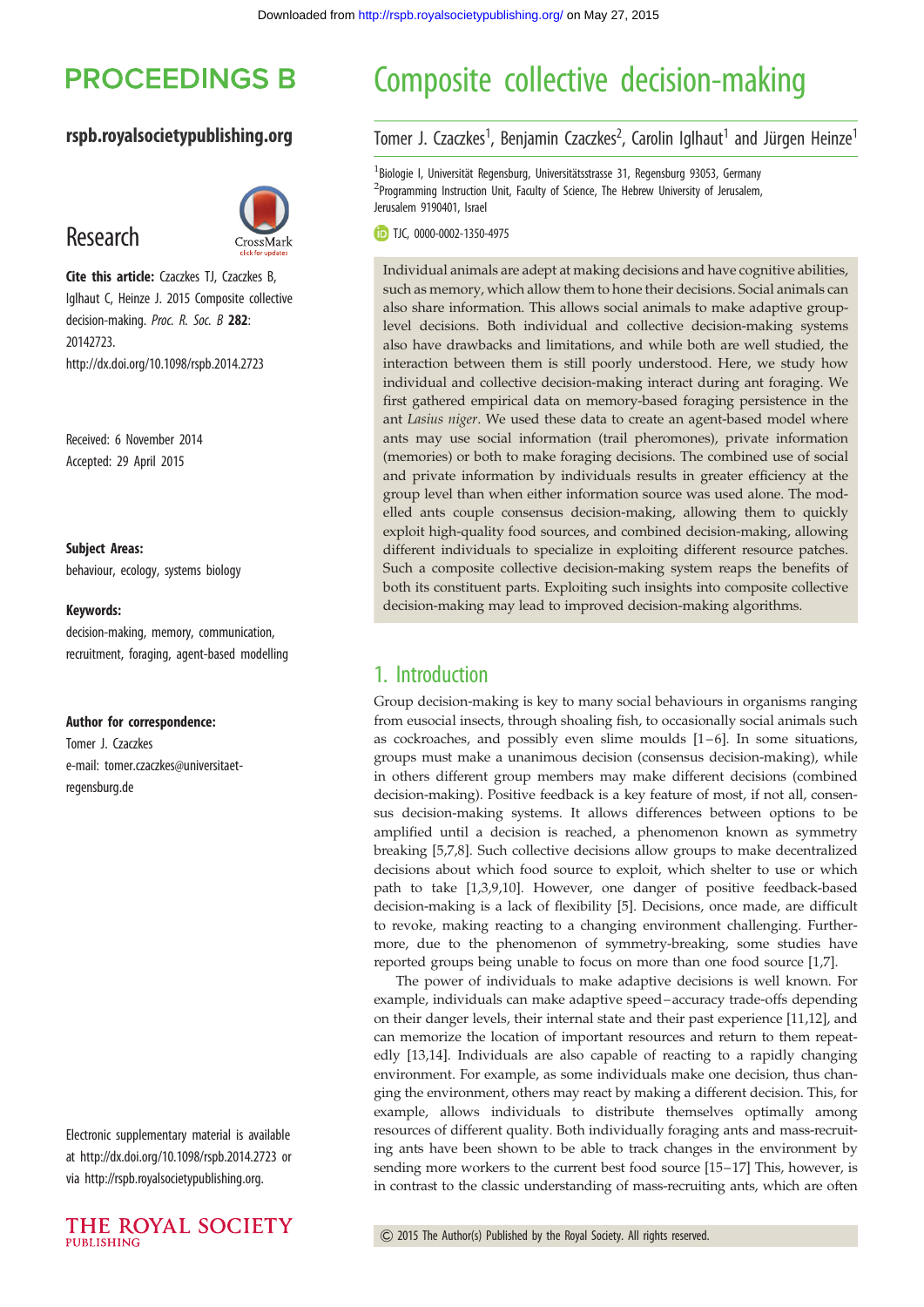considered to be both unable to effectively track changes in the environment, and unable to focus on more than one resource at a time [\[1,7,10,18](#page-6-0)]. Thus, it is clear that something is missing from the traditional understanding of collective decision-making. We hypothesized that a key missing feature in our understanding of collective decision-making is an understanding of how the use of social and private information by individuals affects group-level decision-making. We propose that consensus and combined decision-making can function in tandem.

Differences between individuals can drive collective decision-making [\[8,19\]](#page-6-0). Even a single informed individual can guide a shoal of naive fish to a feeding location, and similar effects have been demonstrated in swarming bees and human crowds [[2](#page-6-0),[20,21\]](#page-6-0). Much recent attention has focused on understanding how individuals use combinations of public, private and social information [\[22](#page-6-0),[23\]](#page-6-0). For example, private information is often prioritized over public or social information [\[24](#page-6-0)–26], but social information can gain importance when private information becomes unrewarding or outdated in some species and situations [[27,28](#page-6-0)], but not in others [[29\]](#page-6-0). The relative importance of public and social information will depend strongly of the ecology of the organism. For example, ants specializing in retrieving small, non-replenishing food items may require no recruitment or long-term memory. Ants specializing in retrieving large items collectively may rely heavily on social information [\[30](#page-7-0)]. Ants from small colonies may be below the threshold for successful use of social information [[31\]](#page-7-0), so rely purely on private information. Animals that exploit replenishing semi-permanent food sources, such as honeybees and Lasius niger ants, may use both information sources [\[25,26](#page-6-0)]. Public, social and private information may be used in a hierarchical order [\[32](#page-7-0)] or they may be used additively or synergistically [\[33](#page-7-0),[34\]](#page-7-0). Social information may also be used to trigger private information use [[35,36\]](#page-7-0). Progress is being made in understanding how individuals use public, private and social information, and the need for such a unification of individual- and group-level decision-making has been recently discussed [[37\]](#page-7-0).

Recent models have attempted to understand how characteristics of individual social insects affect group-level decision-making [[38,39\]](#page-7-0). However, the interaction between individual cognitive abilities, such as memory use, and collective decision-making systems, such as recruitment using pheromones, is only beginning to be tackled. Informed individuals may be able to use their private information to drive or speed up group decisions [\[40,41](#page-7-0)]. Similarly, informed individuals can communicate their information to the group, improving collective decision-making. For example, Schürch & Grüter [[42\]](#page-7-0) recently simulated honeybee colonies in which social information sharing was disrupted, and found that individuals who received social information went on to exploit it and rapidly collect large amounts of food. Here, we first collect empirical data on memory formation and persistence of returning to unrewarding food sources in the ant L. niger. We then use these data to model memory and pheromone use, either alone or in combination, at a colony level, in a changing environment with limited resources. We find that private and social information use complement each other: when individuals could use both information sources, colonies achieved higher food intake due to a more efficient exploitation of their environment.

#### 2. Material and methods

#### (a) Defining the foraging persistence of ants

The aim of this experiment was to explore how rapidly individual L. niger foragers can switch their attention from a newly unproductive to a newly productive feeder, and how the presence of trail pheromones affects such switching, so as to understand how individual foragers respond to a changing environment. A detailed description of the empirical data collection and statistical analysis is provided in electronic supplementary material S1. In brief, individual ants were trained to a feeder at one end of a T maze and allowed to make repeated visits to this feeder. After 1, 3, 5, 10 or 15 visits the feeder was moved to the other arm of the T maze. The ants would begin searching in the old feeder location, but eventually find the new feeder. We tracked the continued repeat visits of the ants until they had each performed three consecutive correct decisions (i.e. heading directly for the new feeder location). Trail pheromone was either removed continuously from the apparatus or allowed to accumulate.

## (b) Examining the role of memory and trail pheromones on colony-level performance using an agent-based model

As reliably preventing ants from depositing pheromone or forming memories is not possible, we examined the roles of route memory and trail pheromones, alone and in combination, in silico, using an agent-based model implemented in NETLOGO v. 5.0.3 [\[43\]](#page-7-0). Agent-based models are well suited to investigating emergent spatial systems such as ant trail networks [[44](#page-7-0)] and have been used successfully to model many aspects of collective organization [\[45](#page-7-0) – [48](#page-7-0)].

In our model, an ant colony was presented with an environment containing a variable number of food sources. Each food source can be exploited by one ant before it becomes exhausted, but refills after a certain time delay. These food sources represent replenishing food patches such as aphid colonies or nectar sources, which are the main food source of many ant species, including L. niger. Ants leave the nest and begin scouting. An ant that finds a full food source returns to the nest and is then ready to exploit another food source. If memories are enabled, the ant immediately returns to the feeder it has memorized (for details see electronic supplementary material S1), ignoring trail pheromones. The foraging persistence of the ants was based directly on the empirical data we gathered, with a look-up table populated with the empirical data we gathered on foraging persistence available to the ants. The ants compared the number of rewarding visits to their memorized feeder with the number of unrewarding visits and used the look-up table to draw a probability of changing their memorized feeder (see electronic supplementary material S1 for details). In half of the trials, foraging persistence was based directly on the empirical data, with the memory of the number of repeated visits to a food source being tallied up to a maximum of 15. In other trials, foraging persistence was reduced by only allowing the memories of repeated visits to a feeder to tally up to one. When social information (e.g. pheromone trails) and private information (e.g. memories) conflict, most (but not all) social insects—including L. niger—follow the private information [[24](#page-6-0)–[26](#page-6-0)]. Thus, when the two information sources conflict in our model, private information (memory) is followed. Ants who reach an empty feeder wait a variable length of time and then begin scouting. Scouting ants who encounter a pheromone trail follow it [[30](#page-7-0)]. The number of ants is linked to the number of food sources and their refill rates, so that in principle each food source could be almost fully exploited—the moment the food source refills an ant should be available to exploit it. The location of the food sources is either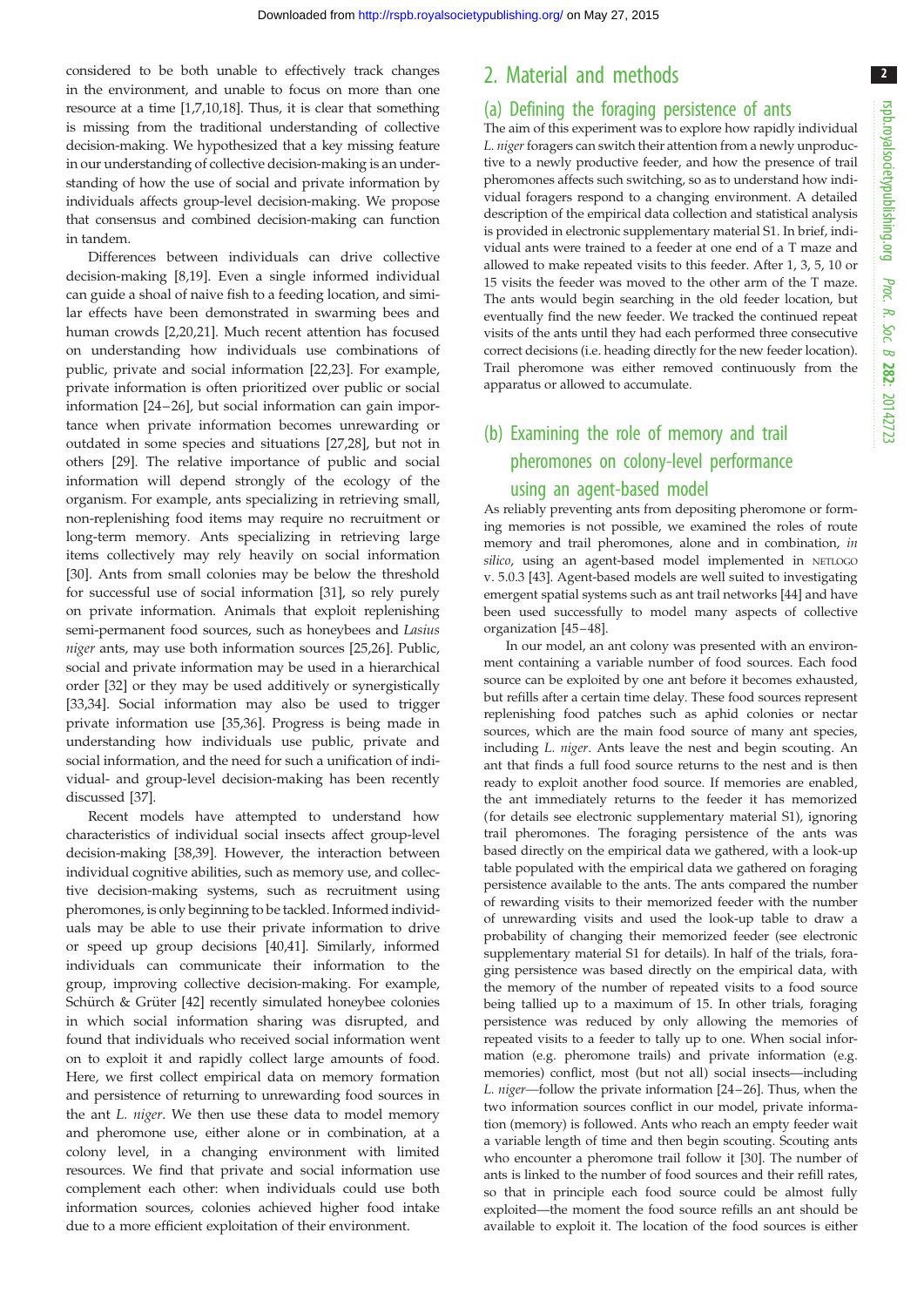

Figure 1. Annotated screenshot of the model. The nest entrance is located in the centre of the world and is surrounded by 16 food sources, which are nonrandomly distributed. This screenshot was taken at time-step 2000. (Online version in colour.)

Table 1. Variable levels tested in the agent-based model.

| variable                         | levels modelled               |
|----------------------------------|-------------------------------|
| memory enabled?                  | 'true', 'false'               |
| pheromone enabled?               | 'true', 'false'               |
| random feeder locations?         | 'true', 'false'               |
| maximum memory tally             | 1 (low foraging persistence), |
| (=foraging persistence)          | 15 (realistic foraging        |
|                                  | persistence)                  |
| number of food sources           | 4, 8, 16, 32                  |
| number of environmental changes  | 1, 3, 5, 7, 9                 |
| time-steps agents wait at a      | 1, 30                         |
| depleted food source before      |                               |
| searching for other food sources |                               |

random or fixed in a ring a set distance from the nest entrance (figure 1). Environmental change is implemented by having the rate at which food sources refill, and in some cases their location, change a varying number of times throughout each simulation. Models were run with both memory and pheromone trails enabled, only memory or pheromone trails enabled, or neither information source enabled. A complete list of the variables and the levels modelled is provided in table 1. Each possible combination of these variables was tested 500 times. A detailed description of the model is provided in electronic supplementary material S1, following the 'overview, design concepts, details' (ODD) protocol [[49,50](#page-7-0)]. Figure 1 shows an annotated screenshot of the model. The fully annotated model code is provided in electronic supplementary material S2, via Dryad ([doi:10.5061/dryad.](http://dx.doi.org/10.5061/dryad.9k219) [9k219](http://dx.doi.org/10.5061/dryad.9k219)). A sensitivity analysis, in which fixed variables of the main model are systematically varied, is presented in electronic supplementary material S1.

The efficiency of a colony at exploiting its environment was recorded in two ways: by measuring the average time a feeder



rspb.royalsocietypublishing.org Proc. R. Soc. $\sigma$ 282: 20142723

3

**Figure 2.** The mean proportion of correct decisions made by ants depends on the number of visits they made to the new food location (visit number—x-axis) and the number of previous training visits to the old food location (different colours and symbols). Visit 2 to the new food location is the first visit in which the ants can potentially know that the food location has changed. Whiskers represent 95% CIs for the means. Data from trials in which pheromone was removed or allowed are merged in this figure. Only the first 12 visits postswitch, and only training visit numbers 1, 3, 5, 10 and 15, are shown for clarity. (Online version in colour.)

remained full (the lower, the better) and by measuring the total food intake of the colony (the higher, the better).

### 3. Results

#### (a) Empirical experiments: foraging persistence

Ants who had made more training visits to the initial feeder location tended to return to the unrewarding location for longer than those with fewer training visits (figure 2). This increase in persistence plateaued at around 10 visits. The presence or absence of trail pheromone had little effect on the overall pattern. For a detailed presentation of the empirical results, see electronic supplementary material S1.

#### (b) Agent-based model

As the model has multiple variables, each with multiple levels, which are all systematically varied, presenting an exhaustive comparison of all combinations of variables would be excessive. Thus, we present the comparisons that we believe have the greatest significance. However, we also provide the entire dataset online via Dryad [\(doi:10.5061/dryad.9k219\)](http://dx.doi.org/10.5061/dryad.9k219), so as to allow readers to examine any combination of factors they wish. Readers may also explore changes in variable levels we did not vary by running the model themselves, using the original model file also provided.

Overall, when neither memory nor pheromone trails are enabled, ant colonies retrieved relatively little food. When either memory or trail pheromones are enabled, food retrieval increases dramatically ([figure 3\)](#page-3-0). As predicted, memory and trail pheromones can act in concert, increasing food intake beyond what either effect can achieve alone. These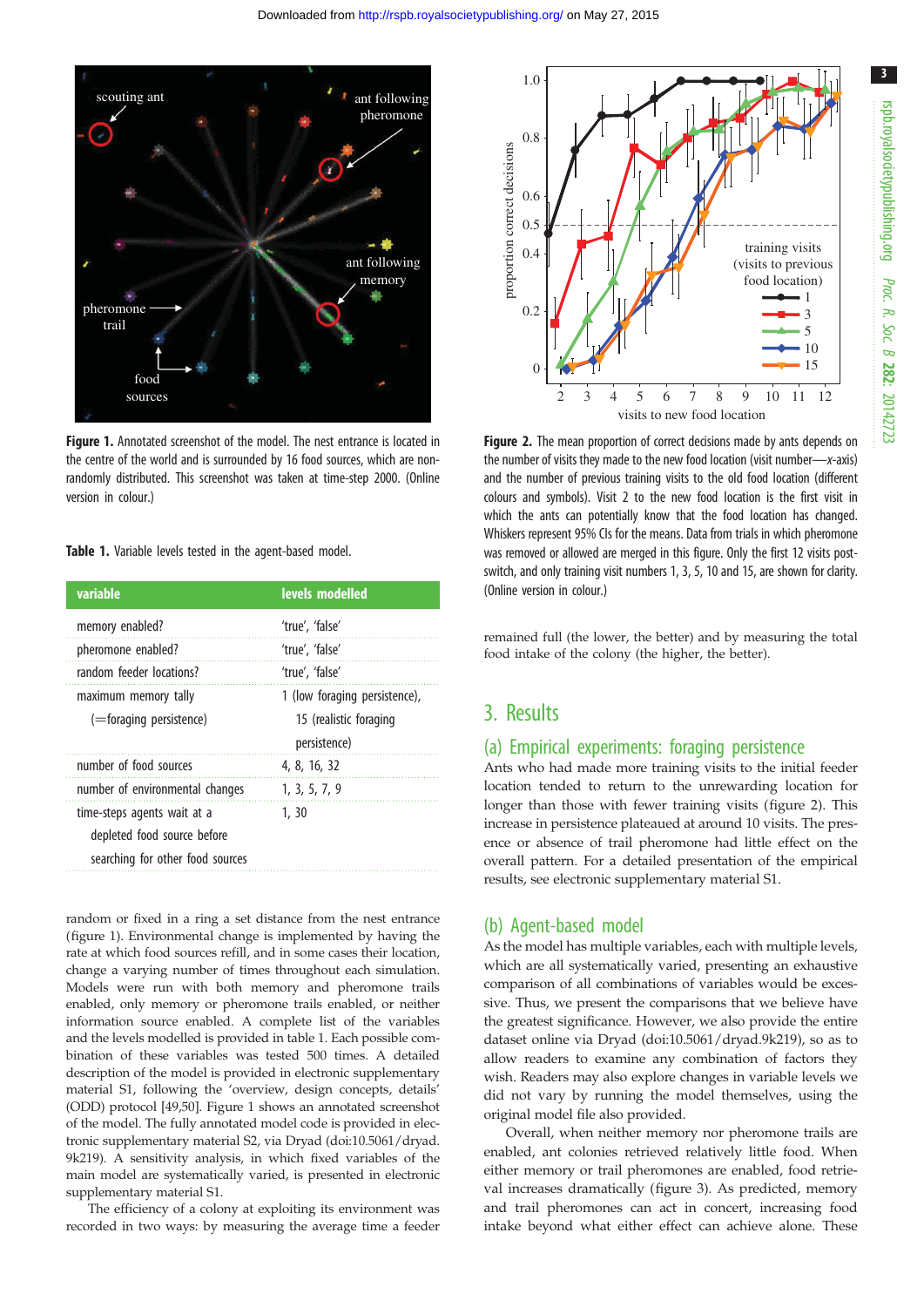4

<span id="page-3-0"></span>

Figure 3. Average total food returned after 4000 time-steps is affected by whether memory and/or trail pheromones are enabled. In this and all following figures, symbols are means and whiskers are 95% CIs. All variables not explicitly separated in the figures are pooled.

results are mirrored in the average proportion of feeders unexploited at any given time (electronic supplementary material, figure S2).

Two factors that interacted strongly were the location of the food patches (random or fixed) and the rate of environmental change. These two factors strongly influenced the value of route memory and trail pheromones.When food patch locations were fixed, the rate of environmental change only slightly affected the utility of memory or pheromone, with pheromone trails becoming more effective in more static environments [\(figure 4](#page-4-0)a). However, if feeder locations were randomly distributed, pheromone trails became much less effective as environmental changes became more frequent [\(figure 4](#page-4-0)b). Indeed, pheromone hindered food exploitation in rapidly changing environments in which food locations, as well as quality, changed. Likewise, but to a lesser extent, individual memory was also less effective in such changing environments.

Food patch location also interacted with the number of food patches and affected the utility of trail pheromone. When food patch locations were non-random, trail pheromone was always effective at reducing the average time food patches remained unexploited, consequently increasing food retrieval ([figure 5](#page-4-0)a). Indeed, when the number of food patches was very low and their location fixed, pheromone trails were more effective than memory. However, when food patches were randomly placed, trail pheromone was beneficial at low food patch numbers, but disruptive at high food patch numbers ([figure 5](#page-4-0)b).

In the main model, varying the level of foraging persistence has relatively little impact on food intake. Decreasing the foraging persistence caused a decline in colony-level performance, especially in slowly changing environments [\(figure 6\)](#page-5-0). With a more realistic level of foraging persistence, the ants are more capable of efficiently distributing their

workforce, resulting in higher food intake. However, during the sensitivity analysis of experiment duration, we discovered that the effect of realistic foraging persistence is enhanced if the experiment is allowed to run longer than the standard run (16 000 time steps,  $\approx$ 4 h). In such longer model runs, colonies in which ants had a realistic level of foraging persistence retrieved 9.7% more food than those with a low foraging persistence (see electronic supplementary material S1).

## 4. Discussion

Social animals, especially eusocial insects such as ants and bees, have both private and social information available to them [\[25,26](#page-6-0),[51\]](#page-7-0). The manner in which individuals and groups use these information sources individually has been the focus of intense study [\[5,10,23,26](#page-6-0),[52\]](#page-7-0). However, the information available to individuals is often ignored when studying group decision-making, even if the decisions of individuals are studied [[5,8\]](#page-6-0). While this is often done intentionally in the name of parsimony [[5](#page-6-0)], our results provide an example where over-simplification of the individuals (in this case by assuming no memory) causes important effects on collective decision-making to be missed. The way in which the dual use of private and social information by individuals affects group-level decision-making is still poorly understood, and the fields of group- and individual-level decision-making would benefit from being linked [[37\]](#page-7-0).

Our agent-based models demonstrate that individual decision-making based on both private information and social information can lead to improved group performance, allowing a more efficient exploitation of temporally limited resources. Both private and social information come with benefits and costs during group decision-making. In our system, colonies benefit from the use of social information by recruitment to food sites worth exploiting, but suffer from the inability to reallocate workers from over-exploited food sites or to new food locations after an environmental change. The use of private information allows a more efficient distribution of workers among food sites of variable productivity, but suffers from an inability to quickly exploit very productive food sites via recruitment, especially when food sites are rare. The benefits of both recruitment systems are additive when combined, allowing both targeted recruitment and efficient worker distribution. This, in turn, results in higher rates of food return and more efficient exploitation of the environment. Much like a composite material, which gains the benefits of the materials from which it is made, the ant colonies in our model demonstrate composite decision-making, gaining the benefits of both social and private informationbased decision-making. Encouragingly, many of the patterns we report are also reported by Schürch & Grüter [[42\]](#page-7-0) in a recent model of honeybee foraging. While their model was specifically designed to test the efficacy of experimental manipulation of honeybee waggle dance use, they also found combined private and social information use to be more effective than either in isolation. Moreover, as in this study, they report that social information is of greater benefit with rarer food sources and that social information may be detrimental in rapidly changing environments. Such parallel findings in two different studies designed for different reasons strongly suggests that these findings represent general principles regarding information use in group decision-making.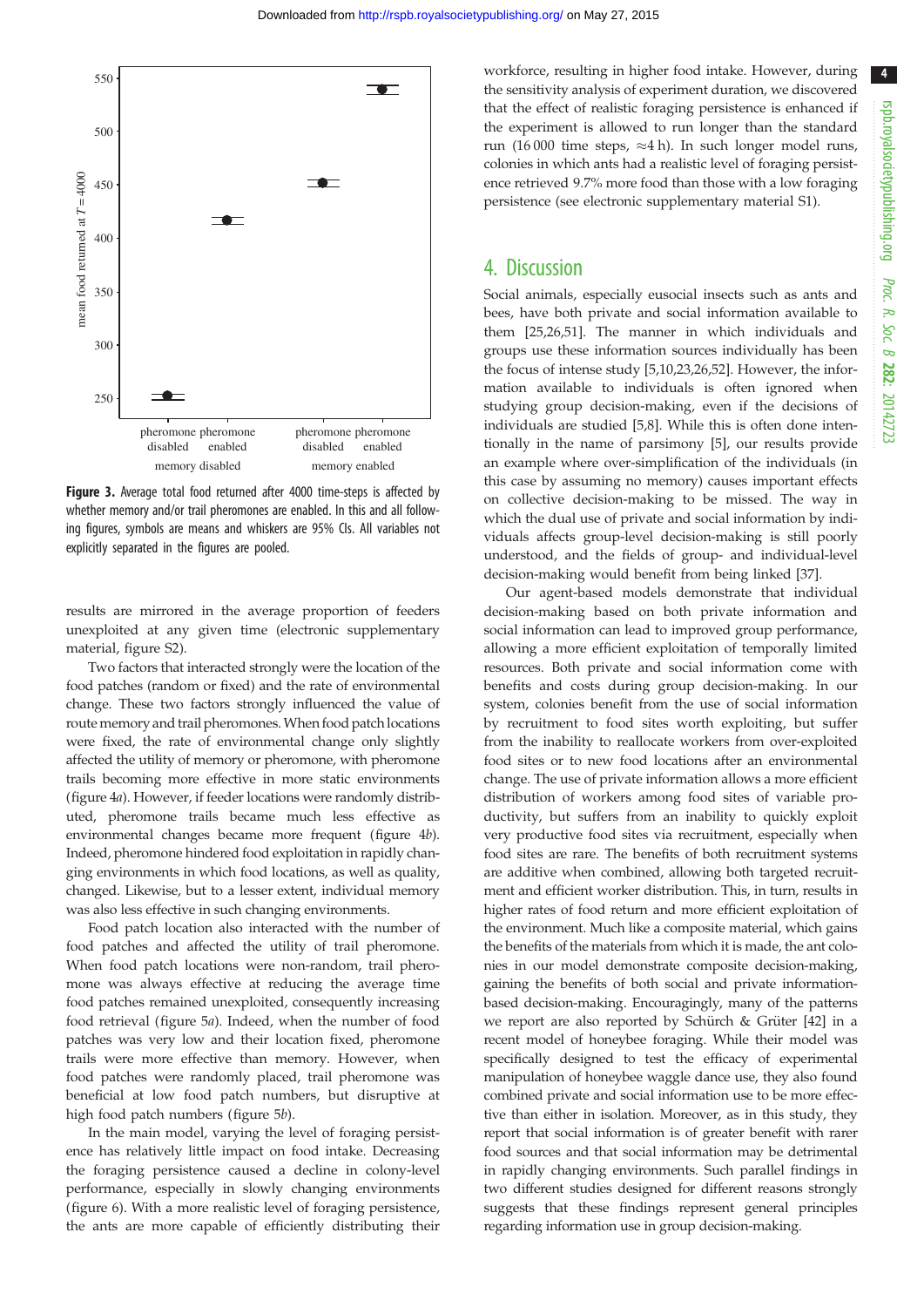<span id="page-4-0"></span>

Figure 4. The effect of pheromone and memory on food retrieval in a changing environment in which either  $(a)$  food patch quality (but not location) changes or  $(b)$ both food patch quality and location change.



Figure 5. The effect of memory and pheromone on the average proportion of unexploited feeders, depending on the number of food patches in an environment where food patch location (a) does not or (b) does change. In a changing environment with a large number of low-quality food patches, trail pheromones disrupt colony performance.

The value of informed individuals or individuals with differing personalities in leading group decision-making has been well demonstrated [[2,19](#page-6-0)–[21](#page-6-0)[,40](#page-7-0),[53](#page-7-0),[54\]](#page-7-0). However, a general assumption usually made is that the cohesion of the group must be maintained. This is not always the case. When the benefits of split decision-making outweigh the benefits of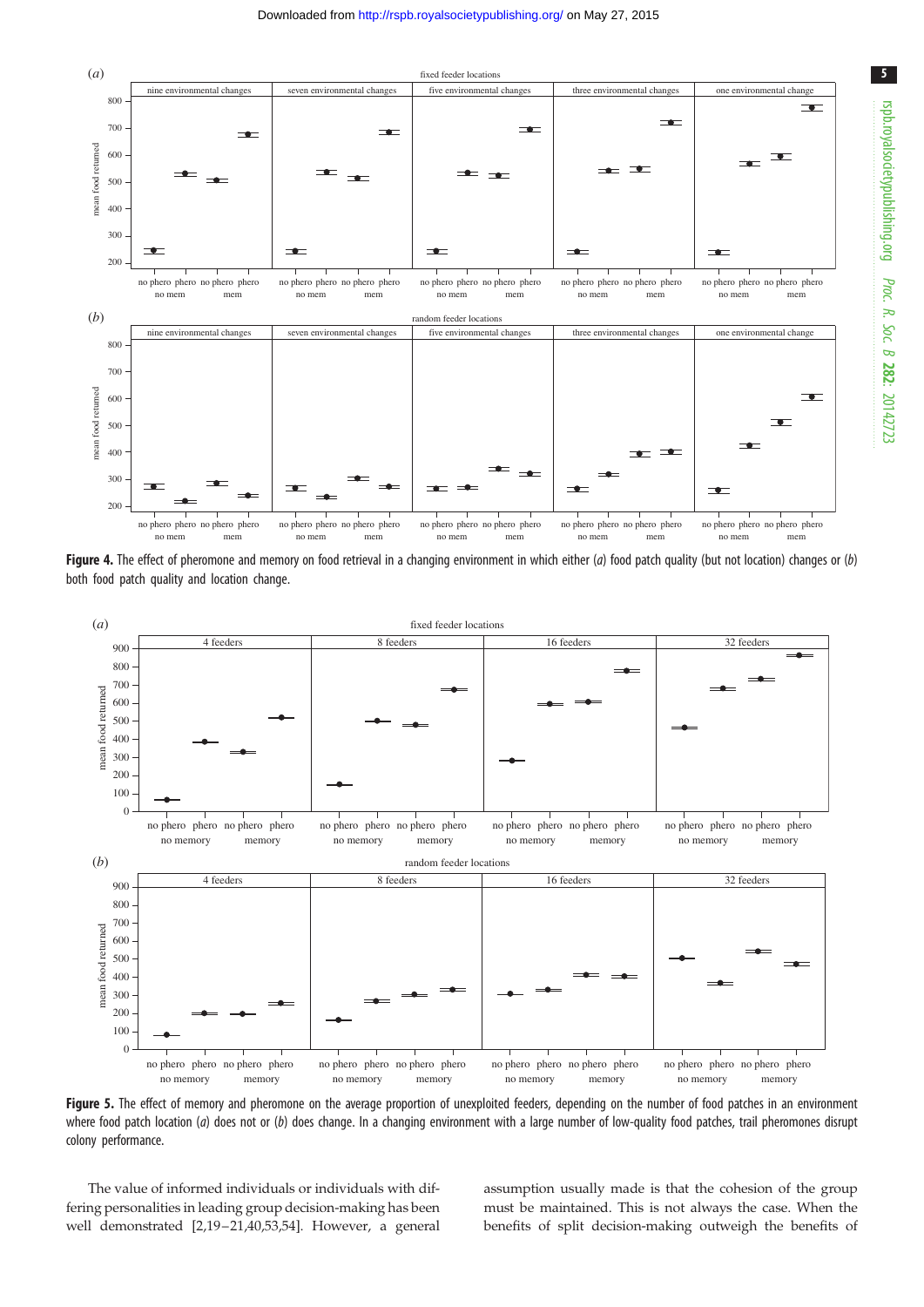<span id="page-5-0"></span>

Figure 6. How foraging persistence (maximum memory) affects colony-level performance. In more static environments, a realistic level of foraging persistence (the tally of repeated visits to a feeder can reach 15) results in better colony-level performance than a lower level of persistence (memory tally limited to one). This effect becomes more pronounced if the model is allowed to run longer (see electronic supplementary material S1). Only data in which memories are enabled are presented in this figure.

cohesion, group fission can occur [\[55](#page-7-0)]. Moreover, in socially foraging animals that share information, exploiting multiple food sources can keep the group informed of other options in the environment [\[56](#page-7-0),[57](#page-7-0)]. The tendency towards assuming a single-state solution may have hampered our understanding of group decision-making. This is the difference between consensus and combined decision-making. In the study of social insects, for example, colonies are often interrogated as to which of multiple options of various qualities they collectively choose [[1](#page-6-0),[10](#page-6-0),[17,](#page-6-0)[54,58](#page-7-0)–[60](#page-7-0)]. However, field observations of social insects note the simultaneous exploitation of multiple resources [\[61](#page-7-0)]. In effect, the colonies simultaneously choose multiple 'answers' to the question of where to allocate foragers. This is reasonable, as by foraging on one food source a forager will make the same food source less valuable, and so less worthy of exploitation by a second forager. In our model, the ants were able to use memory-based foraging persistence to spread themselves out efficiently among the available food sources, thus exploiting the environment more effectively. The ability to use resources more optimally by taking advantage of individual flexibility may be valuable not only for social insects. Group-living animals may respond to a dispersed distribution of food sources by group fission, and groups may fuse back together when large, clumped resources are available for exploitation [\[55](#page-7-0)]. Further afield, networking algorithms based on ant colony foraging (e.g. the ant colony optimization metaheuristics, or ACO [\[62\]](#page-7-0)) may benefit from allowing some degree of combined decision-making as well as consensus decision-making, by allowing individual agents to have private as well as social information. The inclusion of a 'pseudomemory' alongside more conventional social information use in ACO algorithms may, for example, allow data-routing algorithms to make more efficient use of existing telecommunication networks, by routing some traffic via less direct, but underused, portions of the network.

Realistic foraging persistence allowed the colonies to exploit the environment more efficiently, as long as the rate of environmental change was low. This effect is cumulative, and stronger when the model is allowed to run longer (electronic supplementary material S1). The real ants persisted in visiting the unrewarding feeder for longer with increasing training visits to the original food location. This effect plateaus at around 10 visits to a food source. Similarly, honeybees persist in visiting unrewarding food sources, and their persistence increases for

higher-quality, or closer, food sources [\[56](#page-7-0)]. It seems a certain degree of foraging persistence allows the colonies to achieve a more efficient distribution of workers, and thus increased long-term food retrieval. When persistence is too low, workers 'give up' on a patch too quickly, and the system fails to achieve a high-efficiency state. Thus, responding too rapidly to current conditions may be maladaptive at a collective level. This may help explain why foraging ants make use of information on multiple time frames, from real-time trail use information via encounter rates, through use over the last hours via trail pheromones, to use over the previous days via home-range markings [[34](#page-7-0),[63](#page-7-0)–[65](#page-7-0)].

One might expect a priori to find a speed–accuracy trade-off when varying foraging persistence, with lower persistence being advantageous in rapidly changing environments, and higher persistence allowing a more accurate, but slower, distribution of foragers in a slowly changing environment. However, we saw no hint of changeable foraging being more effective than a more resilient memory, even in the most rapidly changing environment. It must be noted that in the empirical experiment, there were only two food locations present. It is conceivable, and even likely, that the foraging persistence of the ants would differ if, after their training to one food source, they were allowed to discover several different food sources. Lasius niger foragers can memorize and recall at least two different feeder locations simultaneously [\[36\]](#page-7-0), and so the data from our empirical experiment represent foraging persistence, not memory-overwriting. In honeybees, inspector bees periodically return to unrewarding food sources they know about and can reactivate exploitation of that food source via recruitment [\[66\]](#page-7-0). In the model, ants could only memorize one location. This choice was deliberate, as there are no data available on foraging persistence to multiple food sources. However, we speculate that in reality disappointed foragers may inspect the other food locations they know directly, instead of beginning a random search. This may speed up the process of evenly distributing foragers in line with patch productivity.

A second assumption made in the model, which holds for many but not all cases, is that private information (memories) over-ride social information (pheromones). If the opposite were true, we would expect trail pheromones to interfere more strongly with foraging in more variable environments, as many more ants would be channelled to over-exploited food patches. The memory-based process of forager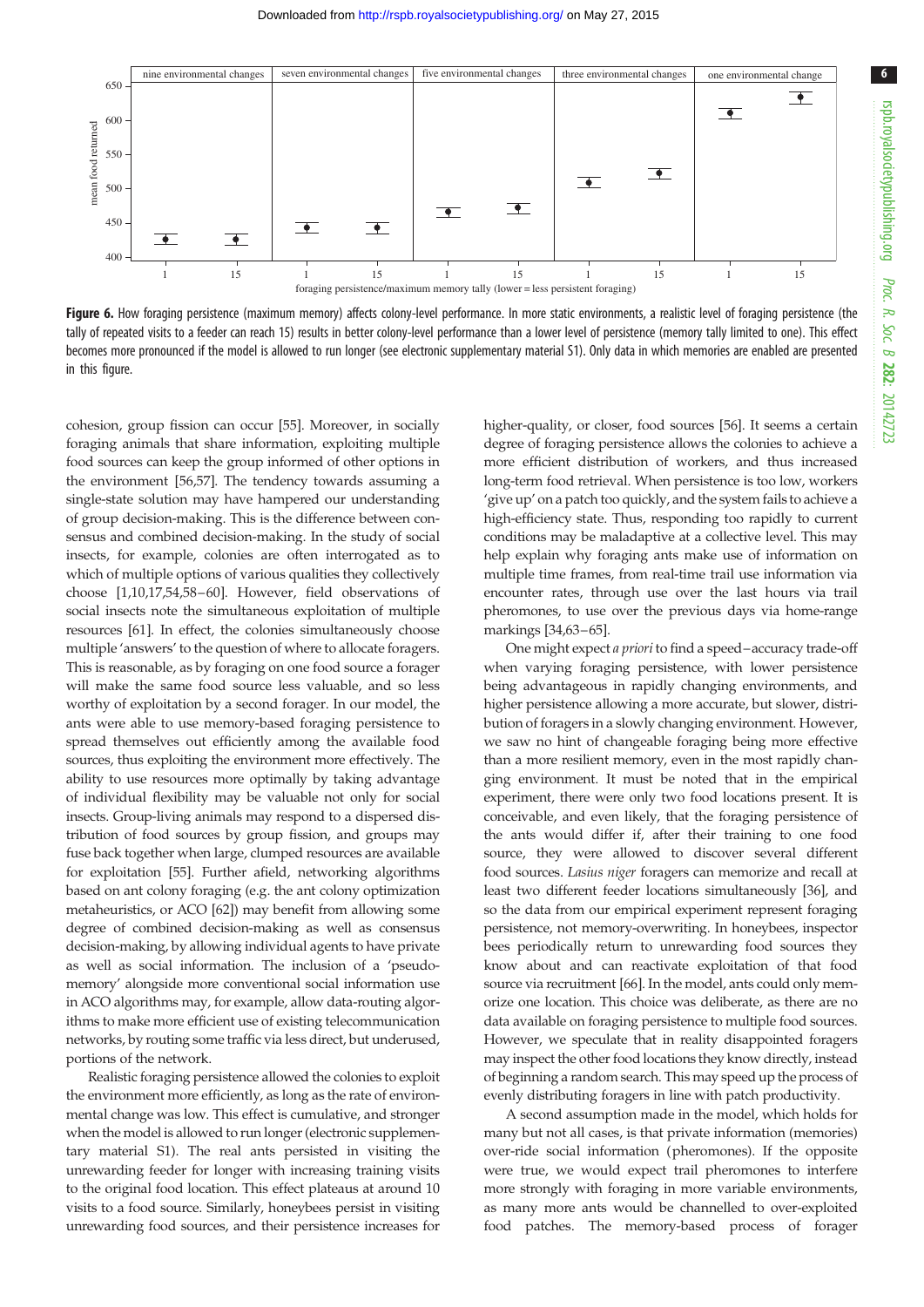7

<span id="page-6-0"></span>distribution relative to patch qualities would also be disrupted. Responsiveness to over-exploitation may be slowed, as persistence would be governed by pheromone evaporation and deposition, rather than memory. Predicting the effect of an intermediate choice rule between the two information sources is more difficult. Lastly, pheromones interact with memories and other information sources in a wide variety of ways [18]. For example, pheromones may support learning, or increase walking speed [\[33,34](#page-7-0)]. How such interactions affect group-level behaviour is an open question.

Our results demonstrate that utilization of social and private information by individuals can result in increased group efficiency. Such composite collective decision-making systems are likely to be widespread in nature, but have been underappreciated since the link between individual- and group-level decision-making is still poorly understood. By taking this interaction into account, ecologists may better understand collective decisions observed in nature. The realization that private and public decision-making systems are not mutually exclusive may also be usefully exploited in the development of accurate and flexible decision-making algorithms. While collective decisionmaking algorithms tend to use very simple, homogeneous agents [\[62\]](#page-7-0), our results imply that a small amount of individual complexity can greatly improve collective decision-making.

Data accessibility. The fully functioning model, as well as the datasets from the model runs and empirical data, are available as electronic supplementary material from Dryad ([doi:10.5061/dryad.9k219\)](http://dx.doi.org/10.5061/dryad.9k219).

Authors' contributions. T.J.C. conceived and designed the study, collected and analysed the empirical data, co-wrote the model and wrote the manuscript. B.C. co-wrote the model and ran the simulations, and revised the manuscript. C.I. assisted in data collection and revised the manuscript. J.H. coordinated the project and critically revised the manuscript. All authors gave final approval for publication.

Funding. T.J.C. was funded by an Alexander von Humboldt postdoctoral fellowship. B.C., C.I. and J.H. received no funding for work on this project.

Acknowledgements. We thank Christoph Grüter, Ofer Feinerman and two anonymous reviewers for constructive comments on previous versions of this manuscript.

## **References**

- 1. Beckers R, Deneubourg JL, Goss S, Pasteels JM. 1990 Collective decision making through food recruitment. Insectes Sociaux 37, 258– 267. ([doi:10.](http://dx.doi.org/10.1007/BF02224053) [1007/BF02224053\)](http://dx.doi.org/10.1007/BF02224053)
- 2. Reebs SG. 2000 Can a minority of informed leaders determine the foraging movements of a fish shoal? Anim. Behav. 59, 403 – 409. [\(doi:10.1006/anbe.](http://dx.doi.org/10.1006/anbe.1999.1314) [1999.1314\)](http://dx.doi.org/10.1006/anbe.1999.1314)
- 3. Amé J-M, Halloy J, Rivault C, Detrain C, Deneubourg JL. 2006 Collegial decision making based on social amplification leads to optimal group formation. Proc. Natl Acad. Sci. USA 103, 5835– 5840. ([doi:10.](http://dx.doi.org/10.1073/pnas.0507877103) [1073/pnas.0507877103](http://dx.doi.org/10.1073/pnas.0507877103))
- 4. Couzin ID. 2009 Collective cognition in animal groups. Trends Cogn. Sci. 13, 36 – 43. [\(doi:10.1016/j.](http://dx.doi.org/10.1016/j.tics.2008.10.002) [tics.2008.10.002\)](http://dx.doi.org/10.1016/j.tics.2008.10.002)
- 5. Jeanson R, Dussutour A, Fourcassié V. 2012 Key factors for the emergence of collective decision in invertebrates. Front. Neurosci. 6, 121. ([doi:10.3389/](http://dx.doi.org/10.3389/fnins.2012.00121) [fnins.2012.00121](http://dx.doi.org/10.3389/fnins.2012.00121))
- 6. Reid CR, Beekman M, Latty T, Dussutour A. 2013 Amoeboid organism uses extracellular secretions to make smart foraging decisions. Behav. Ecol. 24, 812– 818. ([doi:10.1093/beheco/art032\)](http://dx.doi.org/10.1093/beheco/art032)
- 7. Sumpter DJT, Beekman M. 2003 From nonlinearity to optimality: pheromone trail foraging by ants. Anim. Behav. 66, 273 – 280. [\(doi:10.1006/anbe.](http://dx.doi.org/10.1006/anbe.2003.2224) [2003.2224\)](http://dx.doi.org/10.1006/anbe.2003.2224)
- Lanan MC, Dornhaus A, Jones El, Waser A, Bronstein JL. 2012 The trail less travelled: individual decisionmaking and its effect on group behavior. PLoS ONE 7, e47976. ([doi:10.1371/journal.pone.0047976\)](http://dx.doi.org/10.1371/journal.pone.0047976)
- 9. Fitzgerald TD, Costa JT. 1986 Trail-based communication and foraging behavior of young colonies of forest tent caterpillars (Lepidoptera: Lasiocampidae). Ann. Entomol. Soc. Am. 79, 999– 1007. ([doi:10.1093/aesa/79.6.999\)](http://dx.doi.org/10.1093/aesa/79.6.999)
- 10. Goss S, Aron S, Deneubourg JL, Pasteels JM. 1989 Self-organized shortcuts in the Argentine ant.

Naturwissenschaften 76, 579– 581. ([doi:10.1007/](http://dx.doi.org/10.1007/BF00462870) [BF00462870\)](http://dx.doi.org/10.1007/BF00462870)

- 11. Krebs JR, Kacelnik A, Taylor P. 1978 Test of optimal sampling by foraging great tits. Nature 275, 27 – 31. ([doi:10.1038/275027a0\)](http://dx.doi.org/10.1038/275027a0)
- 12. Marshall JAR, Dornhaus A, Franks NR, Kovacs T. 2006 Noise, cost and speed-accuracy trade-offs: decision-making in a decentralized system. J. R. Soc. Interface 3, 243– 254. [\(doi:10.1098/rsif.2005.0075](http://dx.doi.org/10.1098/rsif.2005.0075))
- 13. Rosengren R, Fortelius W. 1986 Ortstreue in foraging ants of the Formica rufa group: hierarchy of orienting cues and long-term memory. Insectes Sociaux 33, 306– 337. ([doi:10.1007/BF02224248\)](http://dx.doi.org/10.1007/BF02224248)
- 14. Lihoreau M, Chittka L, Raine NE. 2011 Trade-off between travel distance and prioritization of highreward sites in traplining bumblebees. Funct. Ecol. 25, 1284 – 1292. [\(doi:10.1111/j.1365-2435.2011.](http://dx.doi.org/10.1111/j.1365-2435.2011.01881.x) [01881.x](http://dx.doi.org/10.1111/j.1365-2435.2011.01881.x))
- 15. Dussutour A, Nicolis SC. 2013 Flexibility in collective decision-making by ant colonies: tracking food across space and time. Chaos Solitons Fractals 50, 32 – 38. ([doi:10.1016/j.chaos.2013.02.004](http://dx.doi.org/10.1016/j.chaos.2013.02.004))
- 16. Latty T, Beekman M. 2013 Keeping track of changes: the performance of ant colonies in dynamic environments. Anim. Behav. 85, 637 – 643. [\(doi:10.](http://dx.doi.org/10.1016/j.anbehav.2012.12.027) [1016/j.anbehav.2012.12.027\)](http://dx.doi.org/10.1016/j.anbehav.2012.12.027)
- 17. De Biseau JC, Deneubourg JL, Pasteels JM. 1991 Collective flexibility during mass recruitment in the ant Myrmica sabuleti (Hymenoptera: Formicidae). Psyche 98, 323– 336. [\(doi:10.1155/1991/38402\)](http://dx.doi.org/10.1155/1991/38402)
- 18. Czaczkes TJ, Grüter C, Ratnieks FLW. 2015 Trail pheromones: an integrative view of their role in colony organisation. Annu. Rev. Entomol. 60, 581– 599. ([doi:10.1146/annurev-ento-](http://dx.doi.org/10.1146/annurev-ento-010814-020627)[010814-020627\)](http://dx.doi.org/10.1146/annurev-ento-010814-020627)
- 19. Michelena P, Jeanson R, Deneubourg J-L, Sibbald AM. 2010 Personality and collective decision-making in foraging herbivores. Proc. R. Soc. B 277, 1093– 1099. [\(doi:10.1098/rspb.2009.1926\)](http://dx.doi.org/10.1098/rspb.2009.1926)
- 20. Beekman M, Fathke RL, Seeley TD. 2006 How does an informed minority of scouts guide a honeybee swarm as it flies to its new home? Anim. Behav. 71, 161– 171. [\(doi:10.1016/j.anbehav.2005.04.009\)](http://dx.doi.org/10.1016/j.anbehav.2005.04.009)
- 21. Dyer JRG, Johansson A, Helbing D, Couzin ID, Krause J. 2009 Leadership, consensus decision making and collective behaviour in humans. Phil. Trans. R. Soc. B 364, 781– 789. [\(doi:10.1098/rstb.2008.0233](http://dx.doi.org/10.1098/rstb.2008.0233))
- 22. Rendell L et al. 2010 Why copy others? Insights from the social learning strategies tournament. Science 328, 208-213. [\(doi:10.1126/science.](http://dx.doi.org/10.1126/science.1184719) [1184719](http://dx.doi.org/10.1126/science.1184719))
- 23. Grüter C, Leadbeater E. 2014 Insights from insects about adaptive social information use. Trends Ecol. Evol. 29, 177– 184. ([doi:10.1016/j.tree.2014.01.004](http://dx.doi.org/10.1016/j.tree.2014.01.004))
- 24. Harrison JF, Fewell JH, Stiller TM, Breed MD. 1989 Effects of experience on use of orientation cues in the giant tropical ant. Anim. Behav. 37, 869 – 871. ([doi:10.1016/0003-3472\(89\)90076-6\)](http://dx.doi.org/10.1016/0003-3472(89)90076-6)
- 25. Grüter C, Balbuena MS, Farina WM. 2008 Informational conflicts created by the waggle dance. Proc. R. Soc. B 275, 1321-1327. ([doi:10.1098/rspb.](http://dx.doi.org/10.1098/rspb.2008.0186) [2008.0186](http://dx.doi.org/10.1098/rspb.2008.0186))
- 26. Grüter C, Czaczkes TJ, Ratnieks FLW. 2011 Decision making in ant foragers (Lasius niger) facing conflicting private and social information. Behav. Ecol. Sociobiol. 64, 141– 148. [\(doi:10.1007/s00265-](http://dx.doi.org/10.1007/s00265-010-1020-2) [010-1020-2\)](http://dx.doi.org/10.1007/s00265-010-1020-2)
- 27. Grüter C, Ratnieks FLW. 2011 Honeybee foragers increase the use of waggle dance information when private information becomes unrewarding. Anim. Behav. 81, 949– 954. [\(doi:10.1016/j.anbehav.2011.](http://dx.doi.org/10.1016/j.anbehav.2011.01.014) [01.014](http://dx.doi.org/10.1016/j.anbehav.2011.01.014))
- 28. Wray MK, Klein BA, Seeley TD. 2012 Honey bees use social information in waggle dances more fully when foraging errors are more costly. Behav. Ecol. 23, 125 – 131. [\(doi:10.1093/beheco/arr165](http://dx.doi.org/10.1093/beheco/arr165))
- 29. Leadbeater E, Florent C. 2014 Foraging bumblebees do not rate social information above personal